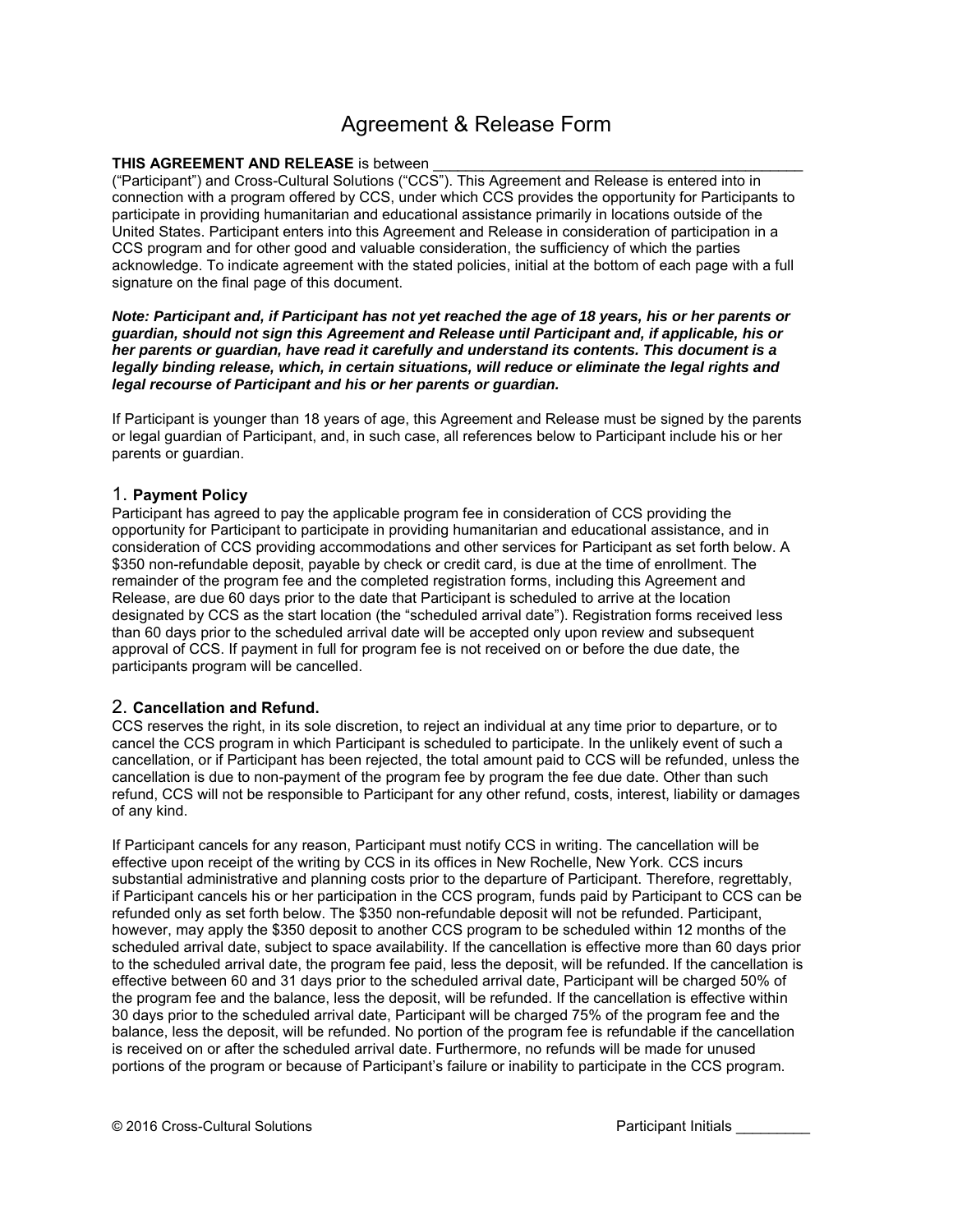As pointed out below, Participant is responsible for transportation to the start location. Participant is solely responsible for any airfare or other travel fees, charges, expenses or penalties, that might result from any cancellation of or change in Participant's program, whether Participant cancels the program or it is cancelled or altered by CCS.

#### *It is very important that Participant understands the cancellation policy. If it is not clear, Participant should ask for clarification. CCS cannot make exceptions to this cancellation policy for any reason, including medical emergencies. CCS strongly urges Participant to purchase trip cancellation insurance.*

## 3. **Donations Restricted to Benefit Participant.**

At times, organizations or individuals make donations to CCS for the express purpose of paying some or all of the costs of a Participant's program. Any such restricted donations made towards program fees are non-refundable. If Participant does not participate in the program for any reason, unused restricted donations, if any, will be deposited in the scholarship fund for the benefit of subsequent Participants.

### 4. **Participant's Responsibility for Costs, Third Party Suppliers.**

The program fee covers all food, lodging, in-country ground transportation, administrative expenses, and program costs, as described in more detail in the program literature for Participant's program, except that Participant is responsible for 1) travel to and from the start location, 2) any additional costs incurred during free-time, personal time or on activities which are outside Participant's program, and 3) any costs incurred should Participant choose to remain past the time scheduled for Participant's program.

During Participant's program, CCS may arrange with third parties for goods or services for Participant and, if such goods and services are covered by the program fee as set forth above, CCS will pay for such goods and services. Otherwise, the goods and services will be the responsibility of Participant. CCS, however, is not responsible for the acts or failures of anyone who provides goods and services in connection with Participant's participation in a CCS program, and CCS is not responsible for any costs or loss that Participant may incur because of delays or losses caused by any airline, other transportation or car rental company, travel agent, hotel, restaurant, medical facility or other companies providing goods and services, regardless of who arranged or paid for such goods and services. In addition, CCS is not responsible for any costs or loss that Participant may incur because of any act or failure to act by any governmental entity, including any delay or change of travel plans caused by any action by any governmental entity.

#### 5. **Acknowledgment and Release.**

Under the program, Participant will participate in activities that may be outside of the United States. Often, the locations of CCS programs are in countries that are referred to as developing countries and the conditions may be difficult. Participant may be called upon to exercise extra care for his or her own person and belongings. Participant has informed himself or herself of the conditions in the countries and locations where Participant will be during Participant's participation in the CCS program, has consulted with appropriate medical personnel, and has determined that his or her health is adequate to participate safely in Participant's program.

Participant understands that CCS is a charitable organization and recognizes that participation in the program is voluntary. Participant recognizes that there are inherent risks that Participant must assume when he or she participates in a program that provides the opportunity to participate in providing humanitarian and educational assistance. Participant recognizes that CCS does not assume any responsibility for injury, sickness, personal health, or death, or loss or damage to property while Participant is participating in a CCS program. Participant acknowledges that in the course of Participant's participation in a CCS program, including travel to, from and during the program, Participant may encounter difficult conditions and may be subjected to hazards and risks, foreseen and unforeseen. These hazards and risks may be caused or alleged to be caused by a variety of difficulties of travel or residing in locations away from Participant's residence, or by individuals either affiliated with or not affiliated with CCS.

**By signing below, Participant agrees that he or she has read and understands that Participant's participation in a CCS program involves hazards and risks, foreseen and unforeseen, and that Participant is prepared to accept those risks. Accordingly, Participant hereby releases CCS (including all of its personnel, agents, affiliates, staff and directors) from any and all liabilities for**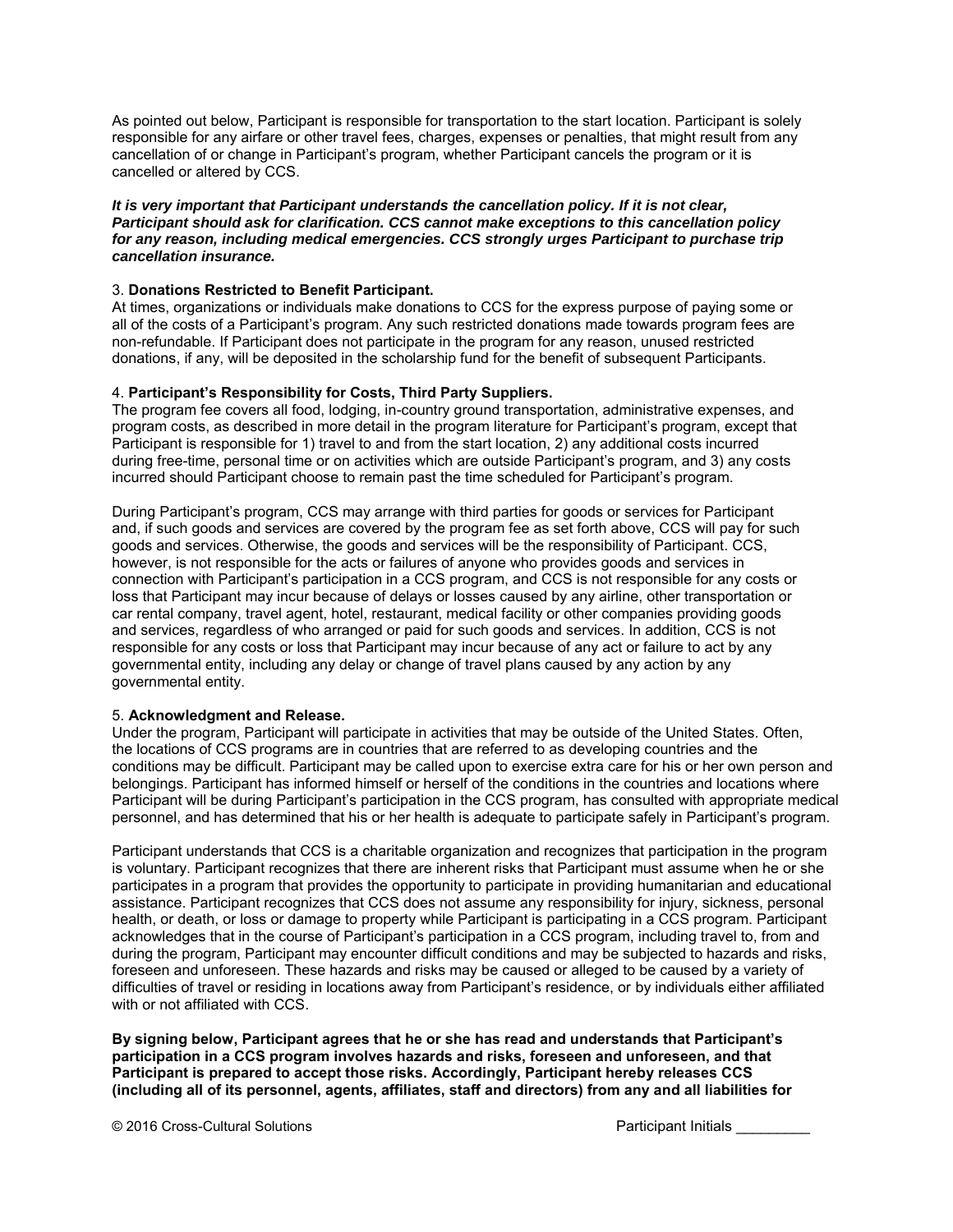**claims of any type or description, including those with respect to any injury or losses, including personal injury, sickness, disease, or death or damage to person or property. This release does not apply to liabilities arising from gross negligence or wanton or reckless conduct by CCS or its representatives. Apart from that exception, this release applies to any and all liability for claims, of any type or description, whether arising from ordinary negligence or otherwise, and whether involving fees, expenses, or damages of any kind, of Participant or the estate of Participant. In the event that some other person or entity seeks compensation for claims as to which Participant has released CCS from liability by executing this Agreement and Release, Participant or his or her estate will indemnify and hold harmless CCS for all sums reasonably incurred in response to such claims.** 

## 6. **Not an Employee of CCS.**

Participant acknowledges that he or she is not an employee of CCS and waives all claims and rights that Participant might otherwise have as an employee of CCS.

### 7. **Compliance with Rules and Local Laws and Leaving the Local Community upon Request.**

Participant will be the guest of the local community and CCS. Participant agrees to follow all applicable rules, policies and guidelines of CCS, and any organization that is conducting activities in which Participant is participating, and to abide by the laws and regulations of the local country and community and of the United States of America and the State of New York, and to behave in a manner that is appropriate in the local community.

If Participant does not comply, at all times, with all laws and regulations and all rules, policies, and guidelines, referred to above, or does not act appropriately, or the local personnel of CCS become concerned that, as a result of Participant's physical health or mental condition, it may not be in the best interest of Participant to continue to participate in the CCS program, CCS, in its sole discretion, has the authority to require Participant to leave the local community or country immediately. CCS personnel have Participant's permission to discuss Participant's situation, including Participant's health, physical or mental condition, with any person, including any family member, medical personnel, school official, counselor, or other person, and to release any information concerning Participant to such person, whom CCS, in it sole discretion, believes would be advantageous or helpful to deal with any concerns that CCS personnel may have and/or to determine whether Participant should remain in the local country or community. If Participant is required to leave the local country and community, CCS will provide transport to the appropriate airport or other means for departure. There will be no refund of the program fee, however, and Participant will be responsible for all costs incurred as a result of being required to leave the local country and community.

#### 8. **Cultural Activities, Excursions, and Adventure Activities**

Participant understands that the CCS program includes excursions and activities as part of the Cultural & Learning Activities schedule and that, as a part of Adventure Week, High School Volunteer Abroad participants may travel to a different part of the country for a variety of recreational, athletic or other activities. All of these activities (the "Activities") are operated in locations throughout the country by CCS and/or separate entities. Depending on the country, these Activities could include: a zip line canopy tour, hiking, swimming in waterfalls, surfing, boat trips, camping, safari, and other outdoor activities. (See the list below for more details.)

Participant understands and acknowledges that the Activities have inherent risks, dangers and hazards. Participant confirms that if any of the Activities are unfamiliar to him or her, Participant has taken steps to ensure that s/he understands the scope of and risk associated with these Activities. Participant hereby assumes all risks of participating in any/all of the Activities as part of his or her CCS program.

Participant also understands that these Activities are optional and that Participant can opt out of any Activity by informing CCS. (Parents must inform CCS in writing of any Activities they do not authorize their child to engage in while on the CCS program.)

Participant (and his or her parents/ legal guardians if applicable) hereby voluntarily release, waive, discharge, hold harmless, indemnify and agree not to sue CCS, the event organizers and organizing companies and their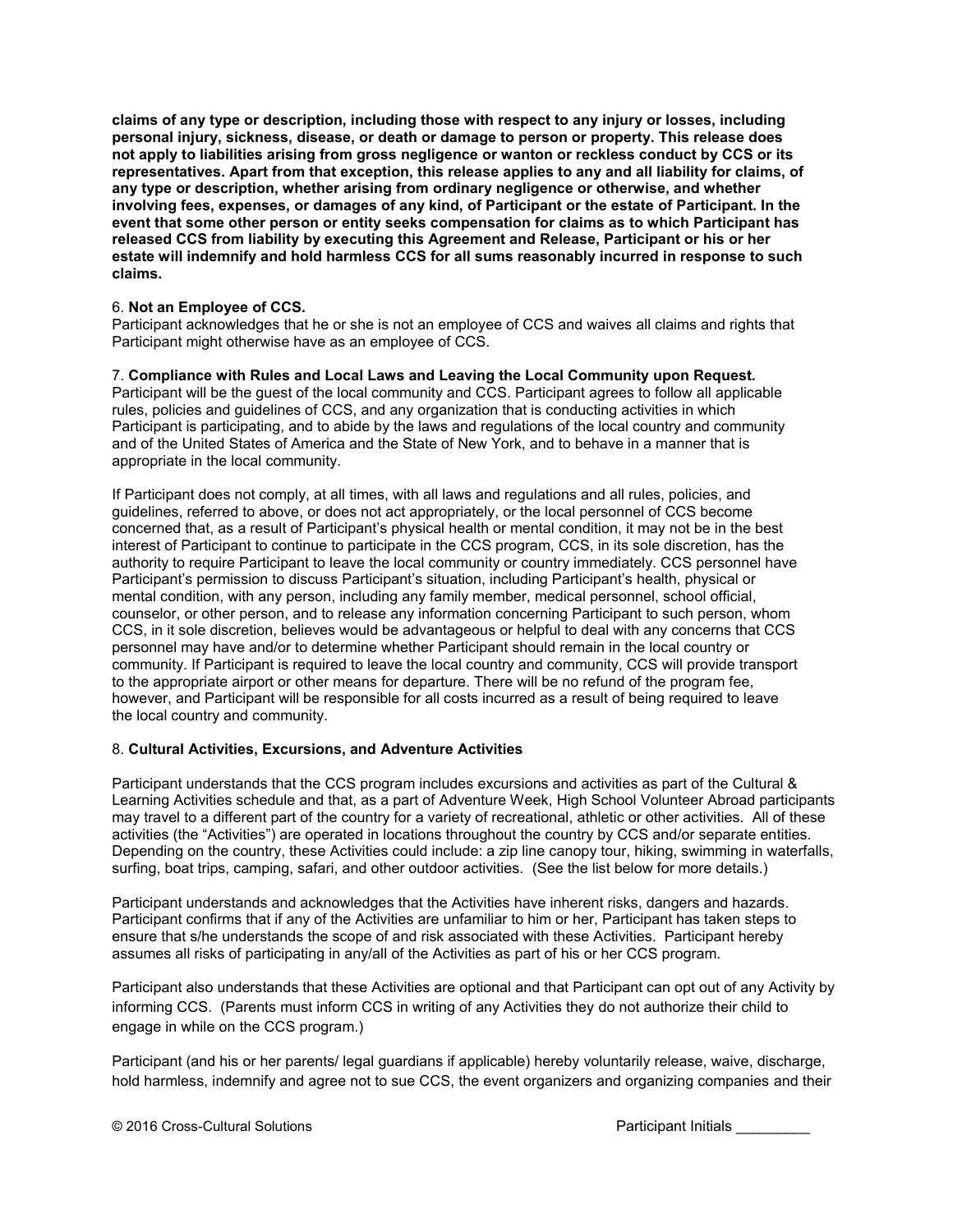agents, officers, and employees from any and all claims, actions, or losses for bodily injury or loss of health, financial loss or property damage, wrongful death, loss of services, or otherwise, which arise out of travel to or from any of the Activities, use of any equipment, or participation in any of the Activities. Participant further understands that the list below is not a complete list of all possible Activities, and that CCS cannot commit that Participant will have the opportunity to engage in any specific Activity.

This waiver and release of liability covers, but is not limited to, the following activities in each CCS location:

**Peru –** swimming, sand boarding, sand buggies, hiking, paddle boarding, rafting **Brazil –** swimming, boat rides, hiking **Guatemala –** swimming, hiking, boat rides, waterparks, excursions to hot springs/waterfalls, zip lining, canopy tours, visits to ruins **Costa Rica –** water sports such as surfing, zip line canopy tours, hiking, swimming, boat tour, volcano tour, excursion to waterfalls and hot springs **Ghana** - safari, canopy tour, mountain hiking, swimming, boating trips, excursion to waterfalls, canoe trips **Morocco –** swimming, desert safari, camel riding, camping, hiking **Tanzania –** hiking, swimming, exploring caves **India –** hiking, camping, swimming **Thailand –** boat rides, swimming, hiking

# 9. **Medical Insurance and Emergency Treatment.**

CCS will provide travel health insurance to Participant. Participant has reviewed information concerning the medical insurance provided by CCS and acknowledges that such insurance is adequate and reasonable, and that all information that Participant has supplied concerning such insurance or Participant's health is accurate. If Participant believes that Participant needs additional or supplemental insurance, Participant will make arrangements for such insurance.

Should any medical emergency arise which precludes Participant's ability to consent to emergency treatment when such authorization is required, CCS will endeavor to communicate with the person previously designated by Participant to request permission for any necessary treatment. If CCS personnel believe, in their sole discretion, that time or circumstances do not permit such communication, Participant authorizes CCS to consent on his or her behalf to any medical treatment, including all types of medical examinations, diagnosis, medication, treatment, or physician or hospital care, that is deemed advisable by, and is to be rendered under, the general or special supervision of any physician and surgeon. Participant agrees not to hold CCS responsible for actions relating to any such medical or emergency treatment.

# 10**. Use of Participant's Likeness.**

Participant acknowledges and agrees that in the course of Participant's participation in the CCS program and after the completion of the program, CCS may record Participant's likeness or comments. Participant consents to the use of Participant's likeness (whether photographed, filmed or videotaped, including, without limitation, portions of a film or videotape) and comments or any portion of such in any manner developed now or in the future, including, without limitation, fundraising and promotional materials, advertising for television, radio, print or other media, and any other CCS presentations. Participant agrees that, in connection with such use, CCS, and persons acting for or on behalf of CCS, may identify Participant and may identify Participant's name, age, city and state/territory/other district or country of residence. Participant releases, indemnifies and agrees to hold harmless CCS, and persons acting for or on behalf of CCS, from any liability for acts authorized under this section of this Agreement and Release.

# 11. **Governing Laws and Arbitration.**

This Agreement and Release shall be governed by and construed in accordance with the substantive law of the State of New York, USA, applicable to agreements made and to be performed wholly therein, without regard to its provisions or rules concerning choice of laws or conflicts of laws. Any controversy or claim between the parties to this Agreement shall be resolved in arbitration in accordance with the Arbitration Rules of the American Arbitration Association, and the place of arbitration shall be Westchester County, New York (or at any other place or under any other form of arbitration mutually acceptable to the parties so involved). The arbitrator shall apply the substantive law of the State of New